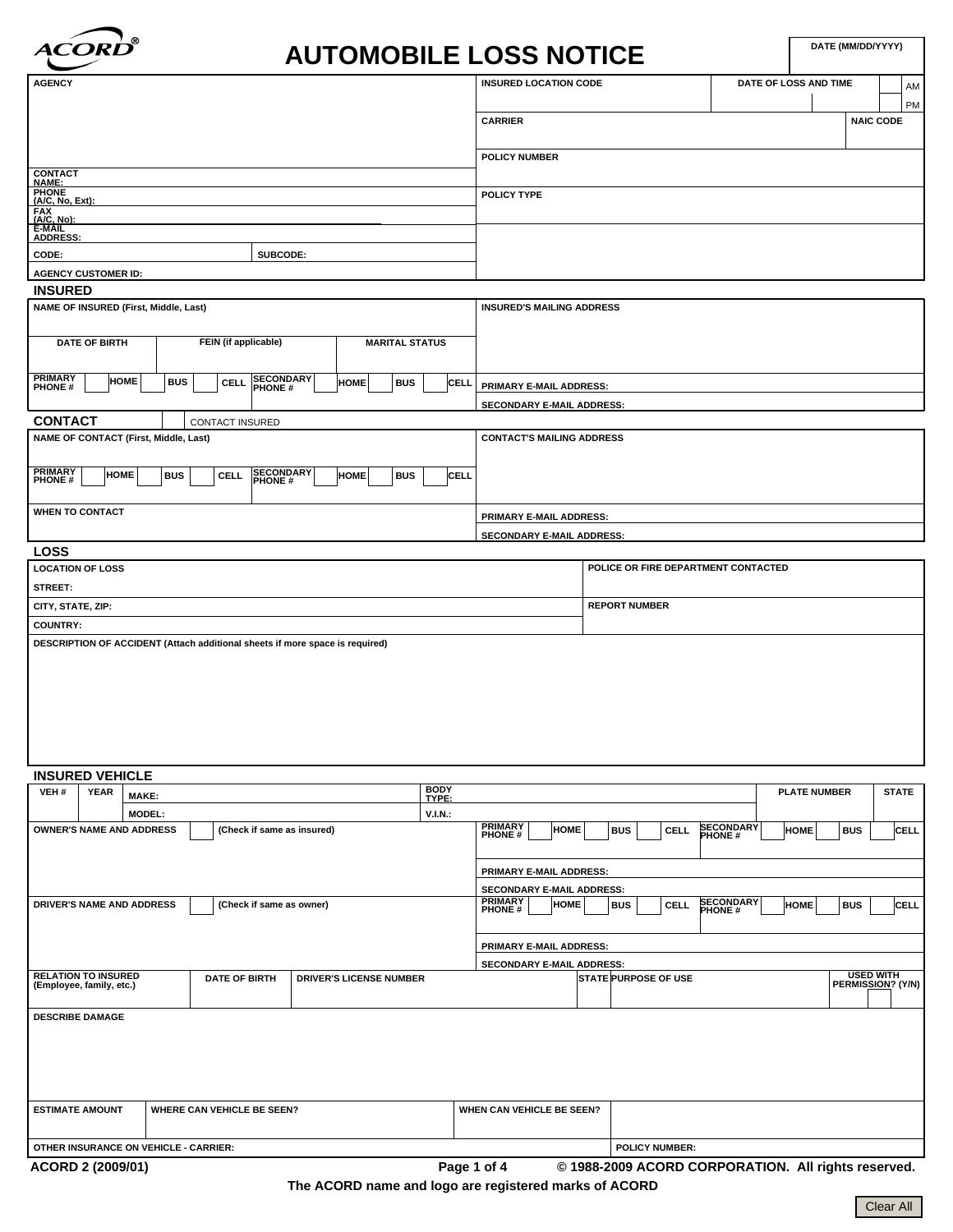# **AGENCY CUSTOMER ID:**

|                               |             | <b>NON - VEHICLE?</b><br><b>OTHER VEHICLE / PROPERTY DAMAGED</b> |                                                                                          | <b>AGENCY CUSTOMER ID:</b> |                     |              |  |  |  |  |  |  |  |  |
|-------------------------------|-------------|------------------------------------------------------------------|------------------------------------------------------------------------------------------|----------------------------|---------------------|--------------|--|--|--|--|--|--|--|--|
| VEH#                          | <b>YEAR</b> | <b>MAKE:</b>                                                     | <b>BODY</b><br>TYPE:                                                                     |                            | <b>PLATE NUMBER</b> | <b>STATE</b> |  |  |  |  |  |  |  |  |
|                               |             | <b>MODEL:</b>                                                    | V.I.N.                                                                                   |                            |                     |              |  |  |  |  |  |  |  |  |
|                               |             | DESCRIBE PROPERTY (Other Than Vehicle)                           |                                                                                          | OTHER VEH/PROP INS? (Y/N)  |                     |              |  |  |  |  |  |  |  |  |
| <b>CARRIER OR AGENCY NAME</b> |             | <b>NAIC CODE</b>                                                 | <b>POLICY NUMBER</b>                                                                     |                            |                     |              |  |  |  |  |  |  |  |  |
|                               |             | <b>OWNER'S NAME AND ADDRESS</b>                                  | <b>PRIMARY</b><br>SECONDARY<br><b>HOME</b><br><b>BUS</b><br><b>CELL</b><br><b>PHONE#</b> | <b>HOME</b><br><b>BUS</b>  | CELL                |              |  |  |  |  |  |  |  |  |
|                               |             |                                                                  |                                                                                          | PRIMARY E-MAIL ADDRESS:    |                     |              |  |  |  |  |  |  |  |  |
|                               |             |                                                                  |                                                                                          | SECONDARY E-MAIL ADDRESS:  |                     |              |  |  |  |  |  |  |  |  |
|                               |             | <b>DRIVER'S NAME AND ADDRESS</b><br>(Check if same as owner)     | <b>PRIMARY</b><br>SECONDARY<br><b>HOME</b><br><b>BUS</b><br><b>CELL</b><br><b>PHONE#</b> | <b>HOME</b><br><b>BUS</b>  | CELL                |              |  |  |  |  |  |  |  |  |
|                               |             |                                                                  | <b>PRIMARY E-MAIL ADDRESS:</b>                                                           |                            |                     |              |  |  |  |  |  |  |  |  |
|                               |             |                                                                  | <b>SECONDARY E-MAIL ADDRESS:</b>                                                         |                            |                     |              |  |  |  |  |  |  |  |  |
| <b>DESCRIBE DAMAGE</b>        |             |                                                                  |                                                                                          |                            |                     |              |  |  |  |  |  |  |  |  |
| <b>ESTIMATE AMOUNT</b>        |             | <b>WHERE CAN DAMAGE BE SEEN?</b>                                 |                                                                                          |                            |                     |              |  |  |  |  |  |  |  |  |

# **INJURED**

| <b>NAME &amp; ADDRESS</b> | <b>PHONE (A/C, No)</b> |  | PED VEH VEH | AGE | <b>EXTENT OF INJURY</b> |
|---------------------------|------------------------|--|-------------|-----|-------------------------|
|                           |                        |  |             |     |                         |
|                           |                        |  |             |     |                         |
|                           |                        |  |             |     |                         |
|                           |                        |  |             |     |                         |

| <b>WITNESSES OR PASSENGERS</b> |                                                   |                           |  |                        |  |  |  |  |  |
|--------------------------------|---------------------------------------------------|---------------------------|--|------------------------|--|--|--|--|--|
| <b>NAME &amp; ADDRESS</b>      | PHONE (A/C, No)                                   | <b>INS OTH</b><br>VEH VEH |  | <b>OTHER (Specify)</b> |  |  |  |  |  |
|                                |                                                   |                           |  |                        |  |  |  |  |  |
|                                |                                                   |                           |  |                        |  |  |  |  |  |
|                                |                                                   |                           |  |                        |  |  |  |  |  |
| <b>REPORTED BY</b>             | <b>REPORTED TO</b><br>$\sim$ $\sim$ $\sim$ $\sim$ |                           |  |                        |  |  |  |  |  |

**REMARKS (Attach ACORD 101, Additional Remarks Section, if more space is required)**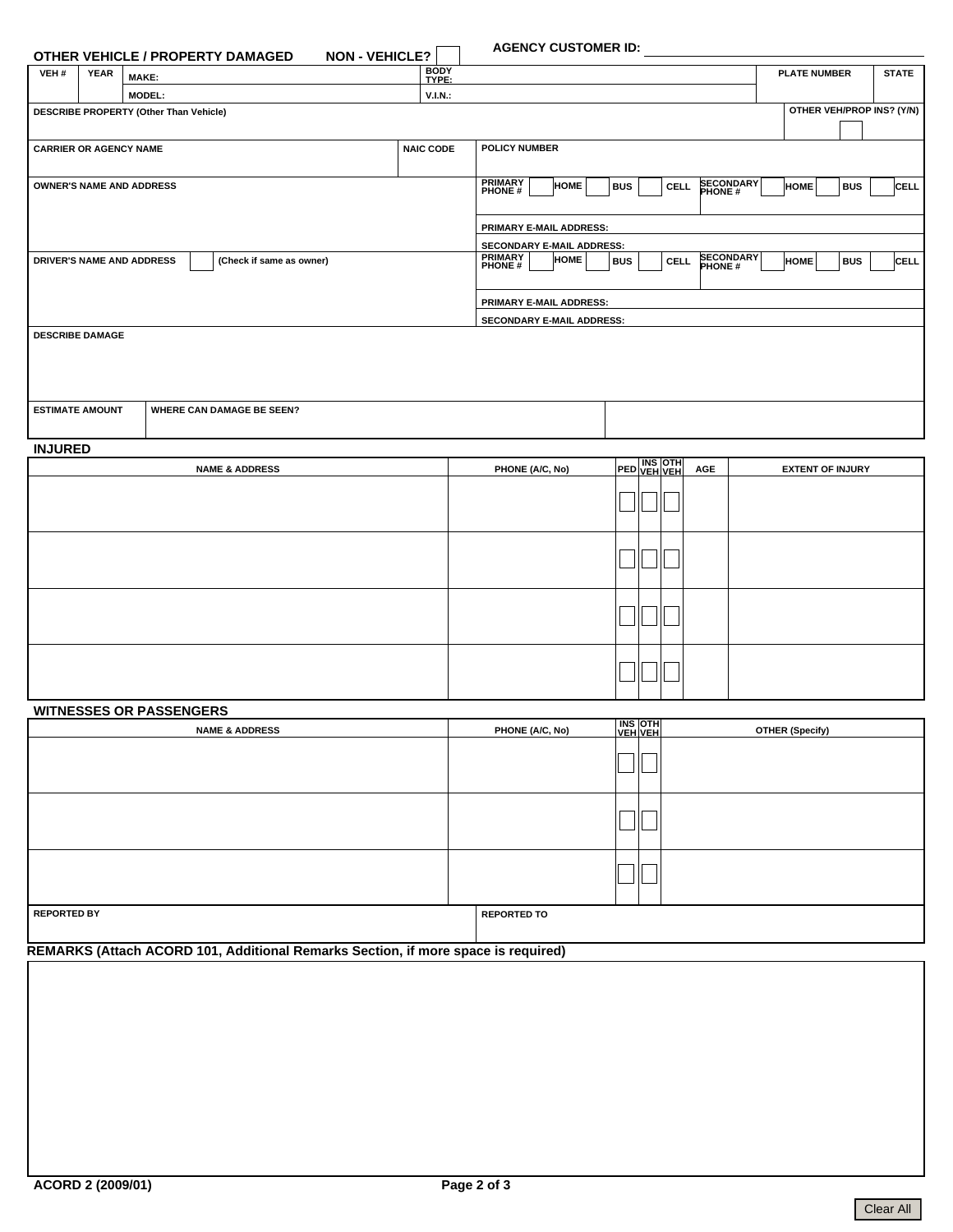### **APPLICABLE IN ALASKA**

A person who knowingly and with intent to injure, defraud, or deceive an insurance company files a claim containing false, incomplete, or misleading information may be prosecuted under state law.

### **APPLICABLE IN ARIZONA**

For your protection, Arizona law requires the following statement to appear on this form. Any person who knowingly presents a false or fraudulent claim for payment of a loss is subject to criminal and civil penalties.

## **APPLICABLE IN ARKANSAS, DELAWARE, DISTRICT OF COLUMBIA, KENTUCKY, LOUISIANA, MAINE, MICHIGAN, NEW JERSEY, NEW MEXICO, NORTH DAKOTA, PENNSYLVANIA, SOUTH DAKOTA, TENNESSEE, TEXAS, VIRGINIA, AND WEST VIRGINIA**

Any person who knowingly and with intent to defraud any insurance company or another person, files a statement of claim containing any materially false information, or conceals for the purpose of misleading, information concerning any fact, material thereto, commits a fraudulent insurance act, which is a crime, subject to criminal prosecution and civil penalties. In DC, LA, ME, TN, and VA, insurance benefits may also be denied.

#### **APPLICABLE IN CALIFORNIA**

For your protection, California law requires the following to appear on this form: Any person who knowingly presents a false or fraudulent claim for payment of a loss is guilty of a crime and may be subject to fines and confinement in state prison.

## **APPLICABLE IN COLORADO**

It is unlawful to knowingly provide false, incomplete, or misleading facts or information to an insurance company for the purpose of defrauding or attempting to defraud the company. Penalties may include imprisonment, fines, denial of insurance, and civil damages. Any insurance company or agent of an insurance company who knowingly provides false, incomplete, or misleading facts or information to a policy holder or claimant for the purpose of defrauding or attempting to defraud the policy holder or claimant with regard to a settlement or award payable from insurance proceeds shall be reported to the Colorado Division of Insurance within the Department of Regulatory Agencies.

#### **APPLICABLE IN FLORIDA**

Pursuant to S. 817.234, Florida Statutes, any person who, with the intent to injure, defraud, or deceive any insurer or insured, prepares, presents, or causes to be presented a proof of loss or estimate of cost or repair of damaged property in support of a claim under an insurance policy knowing that the proof of loss or estimate of claim or repairs contains any false, incomplete, or misleading information concerning any fact or thing material to the claim commits a felony of the third degree, punishable as provided in S. 775.082, S. 775.083, or S. 775.084, Florida Statutes.

#### **APPLICABLE IN HAWAII**

For your protection, Hawaii law requires you to be informed that presenting a fraudulent claim for payment of a loss or benefit is a crime punishable by fines or imprisonment, or both.

## **APPLICABLE IN IDAHO**

Any person who knowingly and with the intent to injure, defraud, or deceive any insurance company files a statement of claim containing any false, incomplete or misleading information is guilty of a felony.

# **APPLICABLE IN INDIANA**

A person who knowingly and with intent to defraud an insurer files a statement of claim containing any false, incomplete, or misleading information commits a felony.

#### **APPLICABLE IN MARYLAND**

Any person who knowingly and willfully presents a false or fraudulent claim for payment of a loss or benefit or who knowingly and willfully presents false information in an application for insurance is guilty of a crime and may be subject to fines and confinement in prison.

## **APPLICABLE IN MINNESOTA**

A person who files a claim with intent to defraud or helps commit a fraud against an insurer is guilty of a crime.

#### **APPLICABLE IN NEVADA**

Pursuant to NRS 686A.291, any person who knowingly and willfully files a statement of claim that contains any false, incomplete or misleading information concerning a material fact is guilty of a felony.